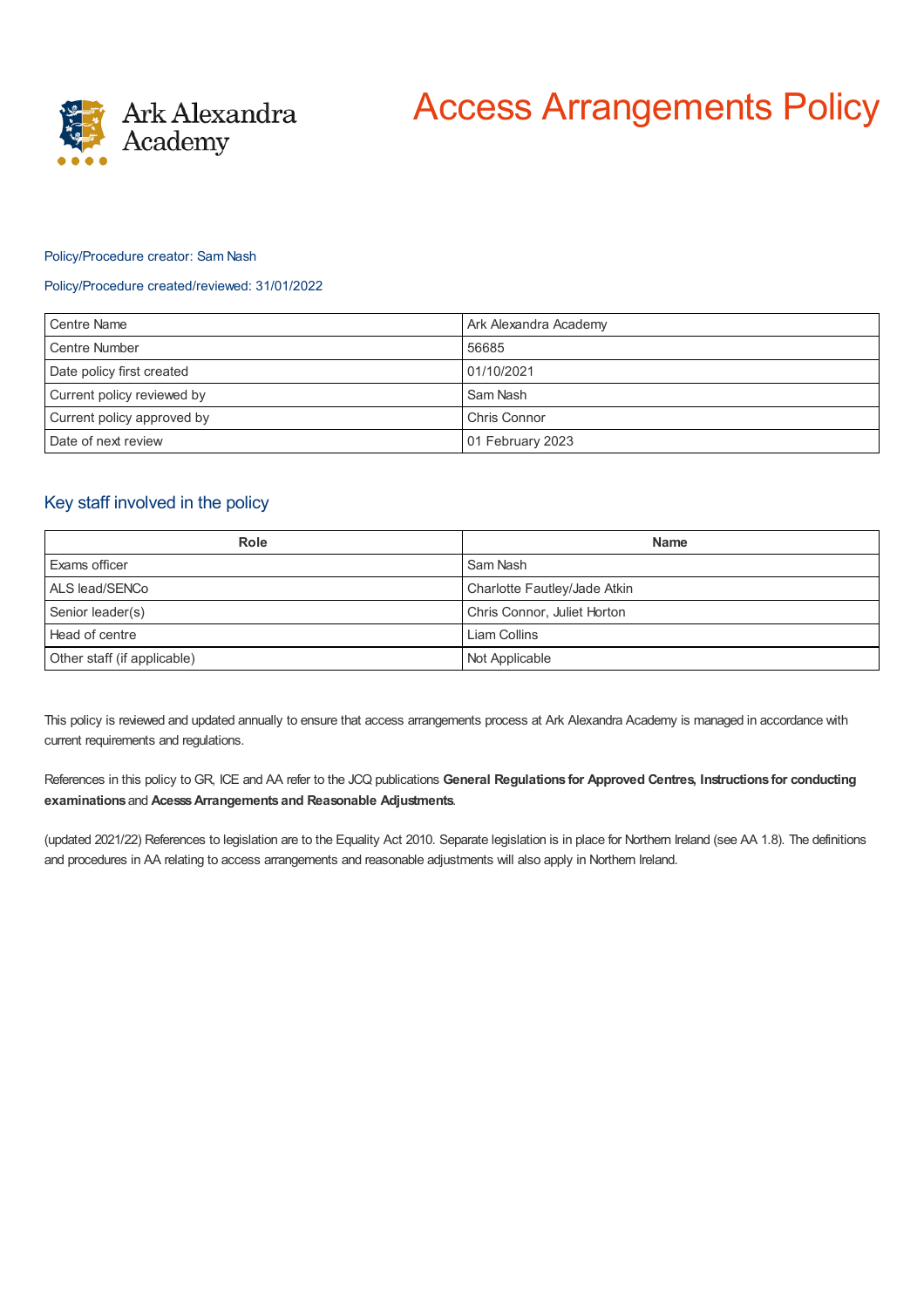# Introduction

(AA Definitions)

#### **Access arrangements**

Access arrangements are agreed **before** an assessment. They allow candidates with **specific needs**, such as special educational needs, disabilities or temporary injuries to access the assessment and show what they know and can do without changing the demands of the assessment. The intention behind an access arrangement is to meet the particular needs of an individual candidate without affecting the integrity of the assessment. Access arrangements are the principal way in which awarding bodies comply with the duty under the Equality Act 2010 to make 'reasonable adjustments'.

### **Reasonable adjustments**

The Equality Act 2010 requires an awarding body to make reasonable adjustments where a candidate, who is disabled within the meaning of the Equality Act 2010, would be at a **substantial disadvantage** in comparison to someone who is not disabled. The awarding body is required to take reasonable steps to overcome that disadvantage. An example would be a Braille paper which would be a reasonable adjustment for a vision impaired candidate who could read Braille. A reasonable adjustment may be unique to that individual and may not be included in the list of available access arrangements. Whether an adjustment will be considered reasonable will depend on several factors which will include, but are not limited to:

- the needs of the disabled candidate;
- the effectiveness of the adjustment;
- the cost of the adjustment; **and**
- the likely impact of the adjustment upon the candidate and other candidates.

### An adjustmentwill not be approved if it:

- involves unreasonable costs to the awarding body:
- involves unreasonable timeframes; or
- affects the security and integrity of the assessment.

This is because the adjustment is not 'reasonable'.

# Purpose of the policy

The purpose of this policy is to confirm that Ark Alexandra Academy has a written record which clearly shows the centre is leading on the access arrangements process and:

- is complying with its obligation to identify the need for, request and implement access arrangements (GR 5.5)
- has a written process in place to not only check the qualification(s) of its assessor(s) but that the correct procedures are followed as per Chapter 7 of the JCQ publication Access Arrangements and Reasonable Adjustments (GR 5.4)

# 1. General principles

The principles for Ark Alexandra Academy to consider include:

- (updated 2021/22) The purpose of an access arrangement/reasonable adjustment is to ensure, where possible, that barriers to assessment are removed for a disabled candidate preventing him/her from being placed at a substantial disadvantage due to persistent and significant difficulties. The integrity of the assessment is maintained, whilst at the same time providing access to assessments for a disabled candidate (AA4.2.1)
- (updated 2021/22) The person who leads on additional learning support/special educational needs, must ensure that the proposed access arrangement/reasonable adjustment does not unfairly disadvantage or advantage the candidate (AA 4.2.1)
- Although access arrangements are intended to allow access to assessments, they cannot be granted where they will compromise the assessment objectives of the specification in question (AA 4.2.2)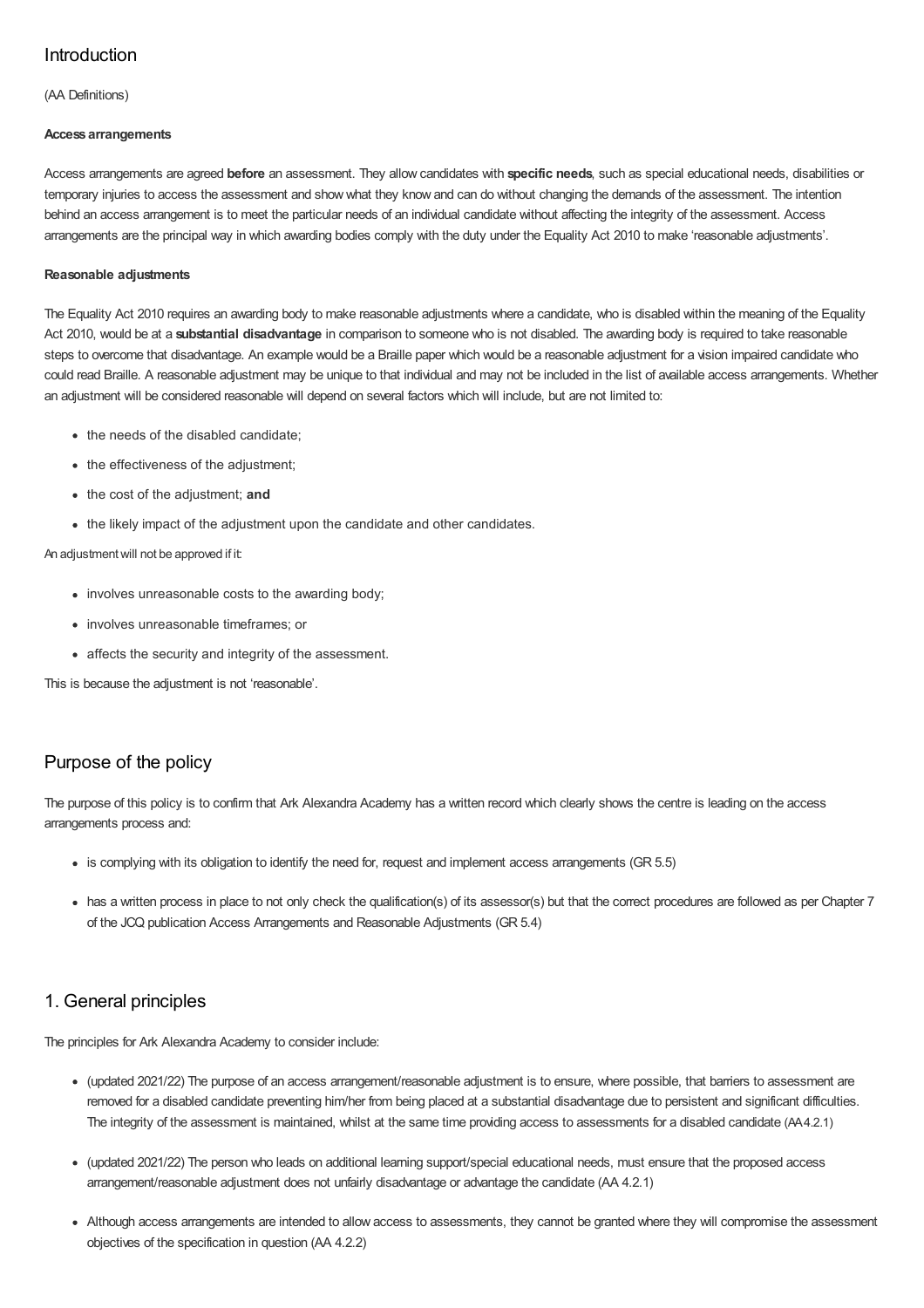- (updated 2021/22) Candidates may not require the same access arrangements/reasonable adjustments in each specification. Subjects and their methods of assessments may vary, leading to different demands of the candidate. The need for access arrangements/reasonable adjustments must be considered on a subject-by-subject basis (AA4.2.3)
- (updated 2021/22) Access arrangements/reasonable adjustments should be processed at the start of the course (AA 4.2.4)
- Arrangements must always be approved before an examination or assessment (AA 4.2.4)
- The arrangement(s) put in place must reflect the support given to the candidate in the centre (AA 4.2.5)
- (updated 2021/22) The candidate must have had appropriate opportunities to practise using the access arrangement(s)/reasonable adjustments before their first examination (AA 4.2.7)

The main elements of the process detailing staff roles and responsibilities in identifying the need for, requesting and implementing access arrangements/reasonable adjustments and the conduct of examinations are covered in The Equalities Policy (Exams).

## 2. The assessment process

At Ark Alexandra Academy, assessments are carried out by:

an appropriately qualified assessor(s) appointed by the head of centre in accordance with the JCQ requirements (AA 7.3)

#### **Details and qualification(s) of the current assessor(s)**

Alexandra Sanderson - Access Arrangements update 2021 Master of Arts Education Studies Diploma in the teaching of students with specific learning difficulties/dyslexia Certified with the British Dyslexia Association

#### **Appointment of assessorsof candidateswith learning difficulties**

At the point an assessor is engaged/employed at Ark Alexandra Academy:

- Evidence of the assessor's qualification is obtained and checked against the current requirements (AA 7.3.4)
- This process is carried out prior to the assessor undertaking any assessment of a candidate (AA 7.3.4)
- A photocopy of the assessor's certificate(s) (or a printout of screenshot of HCPC or SASC registration) is kept on file (AA 7.3.1)

Additional information:

Not applicable

## Reporting the appointment of the assessor(s)

Evidence that the assessor(s) is/are suitably qualified is held on file for inspection purposes (AA 7.4.1)

When requested, the evidence will be presented to the JCQ Centre Inspector by SENCo.

- In the case of appropriately qualified psychologists (registered with the Health & Care Professions Council), or specialist assessors holding a current SpLD Assessment Practising Certificate, who are directly employed within the centre, there is no need to record the names of these individuals within **Access arrangementsonline**. (AA 7.4.2)
- (updated 2021/22) The names of all other assessors, who are assessing candidates studying qualifications as covered by AA must be entered into Access arrangements online to confirm their status (AA 7.4.3)

## Process for the assessment of a candidate's learning difficulties by an assessor

Ark Alexandra Academy confirms: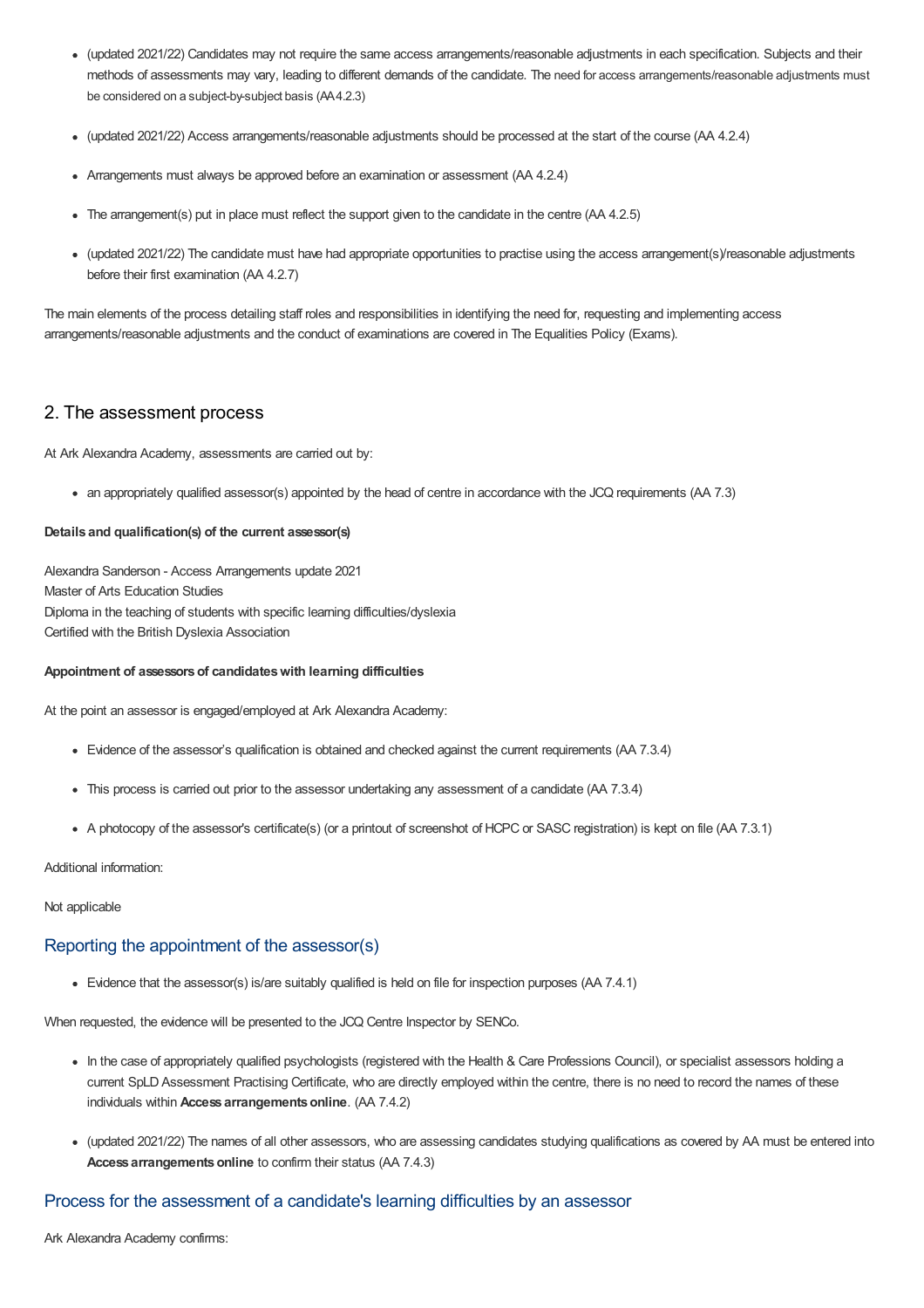- Guidelines for the assessment of the candidate's learning difficulties by an assessor will be followed and Form 8 (JCQ/AA/LD Profile of Learning Difficulties will be completed (AA 7.5, 7.6)
- (updated 2021/22) Arrangements must be made for the candidate to be assessed by the centre's appointed assessor (AA 7.5.1)
- Assessors **must** personally conduct the assessments. They **must not** sign off assessments carried out by another professional (AA7.5.5)
- The assessor must carry out tests which are relevant to support the application. (AA7.5.6)
- A privately commissioned assessment carried out without prior consultation with the centre cannot be used to award access arrangements and cannot be used to process an application using **Access arrangementsonline**. (AA7.3.6)
- Relevant staff working within the centre should always carefullyconsider anyprivatelycommissioned assessment to see whether the process of gathering a picture of need, demonstrating normal wayofworking within the centre and ultimatelyassessing the candidate themselves should be instigated (AA7.3.6)

#### Additional information:

#### Not applicable

## Painting a 'holistic picture of need' confirming normal way of working

Ark Alexandra Academy confirms

- (updated 2021/22) Before the candidate's assessment, the person appointed in the centre must provide the assessor with background information, i.e. a picture of need has been painted as required in Part 1 of Form 8. The centre and the assessor must work together to ensure a joined-up and consistent process. (AA 7.5.2)
- (updated 2021/22) An independent assessor must contact the centre and ask for evidence of the candidate's normal wayofworking and relevant background information. This must take place before the candidate is assessed. Additionally, the independent assessor must be approved bythe head of centre to assess the candidate.

All candidates must be assessed in the light of the picture of need and the background information as detailed within Part 1 of Form 8.

An independent assessor must discuss access arrangements/reasonable adjustments with the person appointed in the centre. The responsibility to determine and request appropriate and practicable access arrangements/reasonable adjustments specifically lies with the centre. (AA 7.5.3)

Additional information:

Not applicable

### 3. Processing access arrangements and adjustments

#### **Arrangements/adjustments requiring awarding body approval**

Access arrangements online (AAO) is used to apply for approval of arrangements/adjustments for the qualifications listed within the JCQ publication **AccessArrangements and Reasonable Adjustments**.

AAO is accessed through the JCQ Centre Admin Portal (CAP) by logging in to one of the awarding body secure extranet sites. A single application for approval is required for each candidate regardless of the awarding body used.

Deadlines apply for each examination series for submitting applications for approval using AAO.

#### **Centre delegated arrangements/adjustments**

Decisions relating to the approval of centre delegated arrangements/adjustments are made by Charlotte Fautley/Jade Atkin - SENCo. Appropriate evidence, where required by the arrangement, is held on file by Charlotte Fautley/Jade Atkin - SENCo.

**The use of a word processor**